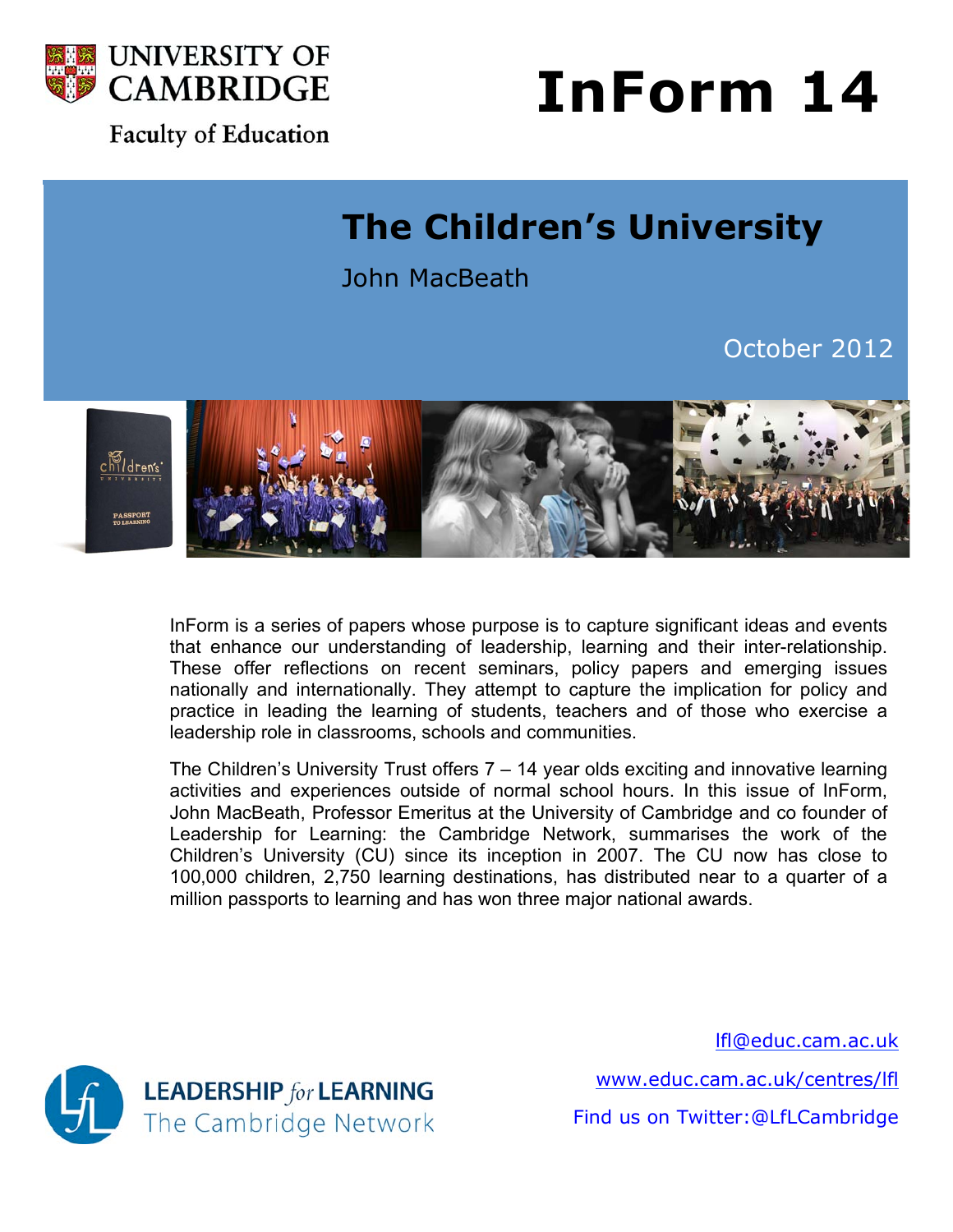

**At the heart of its work is the ambition to raise aspirations, boost achievement and foster a love of learning**

#### **A mission to children**

The Children's University (CU) aims to promote social mobility by providing high quality out-of-school-hours activities to children aged 7-14 and engaging the wider communities as learning partners. At the heart of its work is the ambition to raise aspirations, boost achievement and foster a love of learning, so that children can make the most of their abilities and interests, regardless of their circumstances. CU aims particularly to reach young people facing disadvantage through the targeting of grants to the promotion of activities in areas of deprivation.

Originally established in by Tim Brighouse (then CEO in Birmingham) and David Winkley, a leading Birmingham head, the CU was revitalized five years ago with a grant from The Sutton Trust, starting with a small handful of centres and a management team of three based in the Royal Northern College of Music in Manchester. The major credit for the continuing growth and of the CU nationally and now internationally is owed to Ger Graus, its creative and apparently tireless Chief Executive, only rarely to be found in his office as his diary takes him on a daily basis to CU centres around the country as well as to other countries interested in finding out more about CU.

By April 2012 there were 80 local CUs accounting for 2,900 schools and academies and close to 100,000 children with a total of just over 2 million hours of attendance. While centres have grown exponentially, the Manchester management team numbers only five people. The unit has remained intentionally small, demonstrating that the vitality of the CU lies 'out there' in local schools, universities and communities and the many agencies and 'learning destinations' that become partners.

An important principle of the Children's University is that participation is voluntary. It is intentionally something other than school – with a different feel, different activities and often a different location, staff and peer group. The ultimate testament to the effectiveness of the Children's University is that young people give up their time to attend and that they begin to realise that learning can be *'... a satellite navigation system to better places in life…'*. Over the past year not only has children's participation and commitment continued to increase but they are also now playing a much more proactive role in generating ideas for future activities and exercising their agency and leadership.

Each local Children's University has a link with a Higher Education Institution and is encouraged to appoint its own Chancellor. Local CU Chancellors include the authors Louis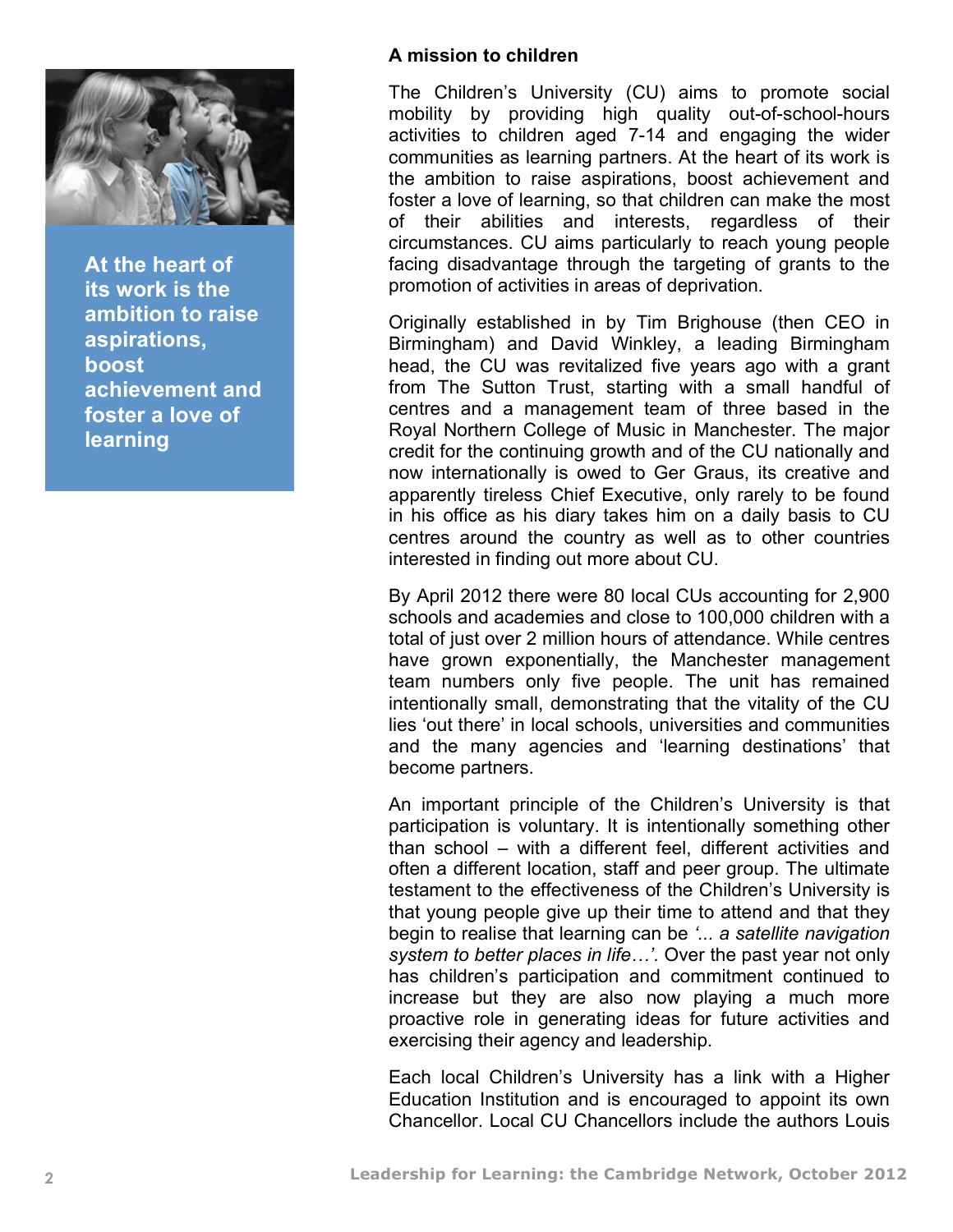

**The more the potential to learn in sites outside school is opened up, the more imaginative and unexpected the result. One of the latest additions to the repertoires of learning destinations is a cemetery**

de Bernières and Gervase Phinn, BBC's Anita Bhalla, Major General Christopher Callow, High Sheriff of Northamptonshire, David Laing and Olympic medallist Nick Gillingham. The national CU Chancellor is the children's author Michael Morpurgo.

An advisory Board of Trustees (chaired by Dr. Sandy Bradbrook) includes former Director of the QCA, Mick Waters, Sir David Winkley, Alec McGivan (Head of BBC Outreach) and Professor Sonia Blanford.

The annual conference held in Shrigley Hall in Macclesfield is expanding so fast that it is difficult to contain the 30 or so exhibitors and all those who wish to attend. From 30 or so delegates four years ago, 150 have signed up for the forthcoming conference in December, including delegates from Australia, Malaysia and the Netherlands where the CU is currently established or is about to be.

#### **Learning destinations**

Opportunities to learn out of the classroom are a distinguishing aspect of the CU. The more the potential to learn in sites outside school is opened up, the more imaginative and unexpected the result. One of the latest additions to the repertoires of learning destinations is a cemetery. What can questions might be provoked by structured and focused explorations in a cemetery? Family histories and changing family size over the years? Child mortality? Changing life expectancy and advances in medical care?

The 2,750 learning destinations include:

- The BBC
- The Houses of Parliament
- Shakespeare 4 Kidz
- Chatsworth House in Derbyshire
- Stage Arts Warwick (SAW)
- Engineering for Life (Engineers without Borders)
- Port Vale Soccer Club
- South Yorkshire Wildlife Park
- Doncaster Minster: a detective trail
- The Plymouth Naval Base
- The Plymouth Records Office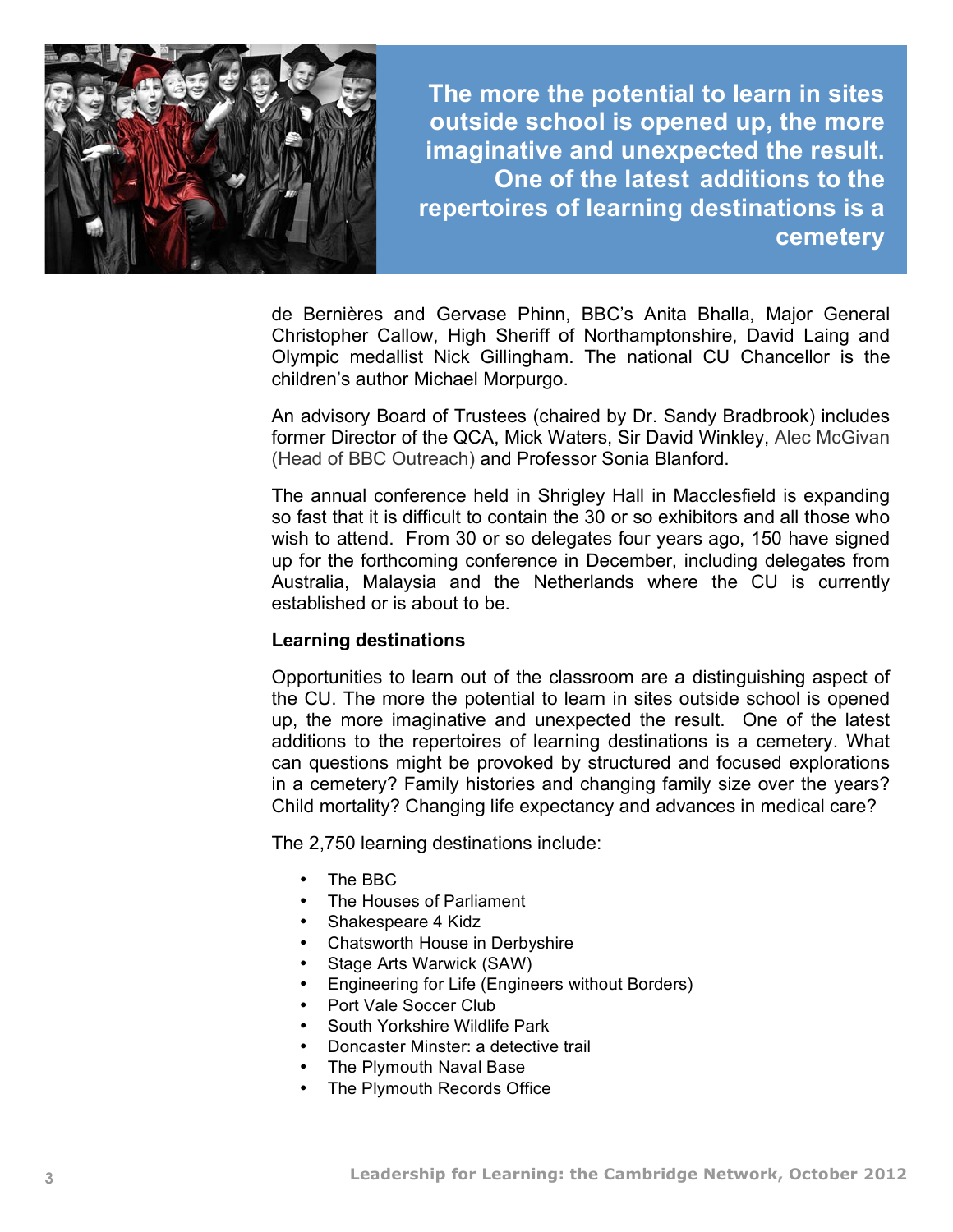Many learning destinations and out-of-hours activities are suggested by children themselves. Tutors try to accommodate suggestions as long as there are viable numbers. 'While we try to meet all good suggestions', says a tutor in Doncaster, 'We can't do Disneyland or bungee jumping'.

#### *Students take the initiative*

In West London Academy a group of secondary students created and led a club for children in years 3 to 5. The student leaders called it 'Artyculture', a 'blend of our culture and art/crafts'. The three student leaders, from Morocco, Saudi Arabia and Albania and the club tried to focus on different aspects of the culture in each:

*We're the teachers but we had a supervisor. We're doing everything…powerpoints, information, simplicity, basically trying to make it interesting so that others will learn… We talked about it together and now we teach it – it's great because it was our idea and now we're planning and running it.* 

#### **Lectures**

At first sight the idea of children opting to go to a university lecture after school or on a Saturday morning seemed unlikely, but like much else that was originally met with scepticism, lectures have proved hugely popular. In Plymouth the first lecture attracted 30 young people, growing to over 150, the success of previous events spread both by advertising and by word of mouth. In Plymouth, children now travel from Devon and Cornwall to attend.

Lectures in different parts of the country include:

- How insects see the world Professor Peter Smithers
- Polar Exploration Anthony Jinman
- A year in Madagascar Jeremy Sabel PCC biodiversity champion
- Marine Photography National Marine Laboratory
- Pyromania Professor Roy Lowry
- The truth behind Finding Nemo The National Marine Aquarium
- Geology Professor Iain Stewart (presenter of BBCs Journeys from the Centre of the Earth)

On Saturday mornings the superstore B and Q, offers lectures and workshops for young people. At Manchester University, under Professor of Biomedical Egyptology Rosalie David, children can take part in courses on Making a Mummy, Ancient Egyptian Gods, Writing in Hieroglyphs, the



**At first sight the idea of children opting to go to a university lecture after school or on a Saturday morning seemed unlikely**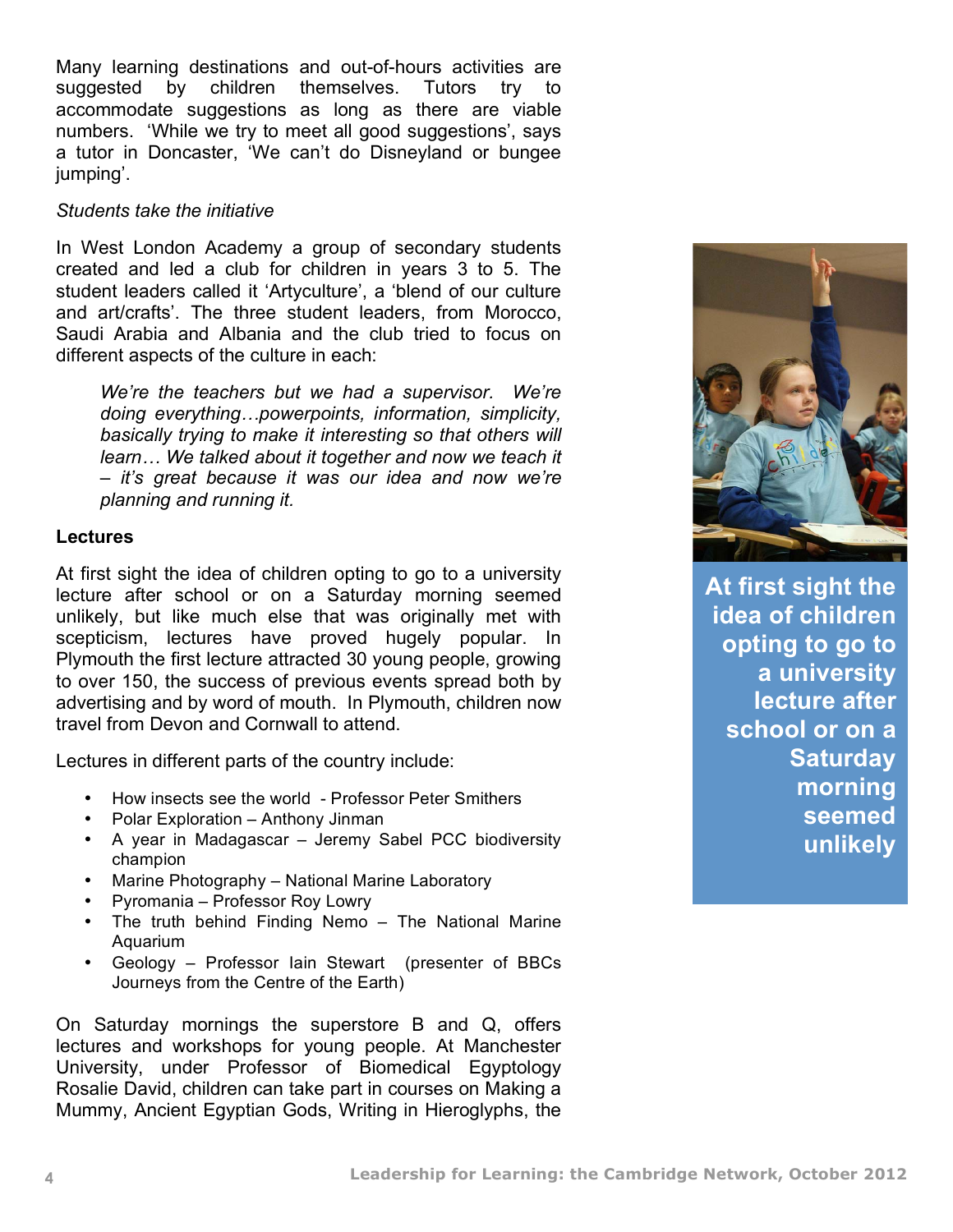Egyptian number system and Egyptian jigsaws,

There are also master classes, run by university MEd or PhD students. For example, *Practical Piracy* is a Masterclass that includes topics on history, renewable energy and nutritional deficiency.

#### **Partnerships**

Formally launched at the British Library in June 2012, a partnership with the Reading Agency created a Summer Reading Challenge. Local libraries sign up and display the learning destinations logo. CU passport holders can claim up to six hours of credit for reading six books plus a further four hours for additional challenging activities related to literature.

Another summer programme, promoted by Lambeth CU is the Poetry Parnassus, with free activities such as *Eat Your word Edible Poetry*, *Kid's Poetry Tea party*, *Kids' Poetry Treasure Hunt*, in which they hunt for individual lines of poetry and use them to create their own poem.

Also in Lambeth and recently validated by the CU, children can engage in exploratory trails around the Natural History Museum, including hands-on family activities, animal vision workshops and explorer backpacks.

Collaboration with UTV media, based in Wigan is an e-learning programme which enables children to create their own radio promotions, with the help of the UTV creative team, writing, recording a radio or video 'commercial'.

Partnership with the RSPB has resulted in two programmes *Wildlife Action Award* and *Wildlife Explorer Groups*. The Action Award is gained through participation in a range of activities which increase knowledge about the threat to wildlife and involve children in taking action to address the problem. *Explorer Groups* typically involve a volunteer-led wildlife trail which takes place about twice every month.

Sports-Xtra offer a range of out of school sports courses, including less well known sports tailored to different ability levels and under the direction of highly qualified sports coaches and sustained by networks of support nationally.

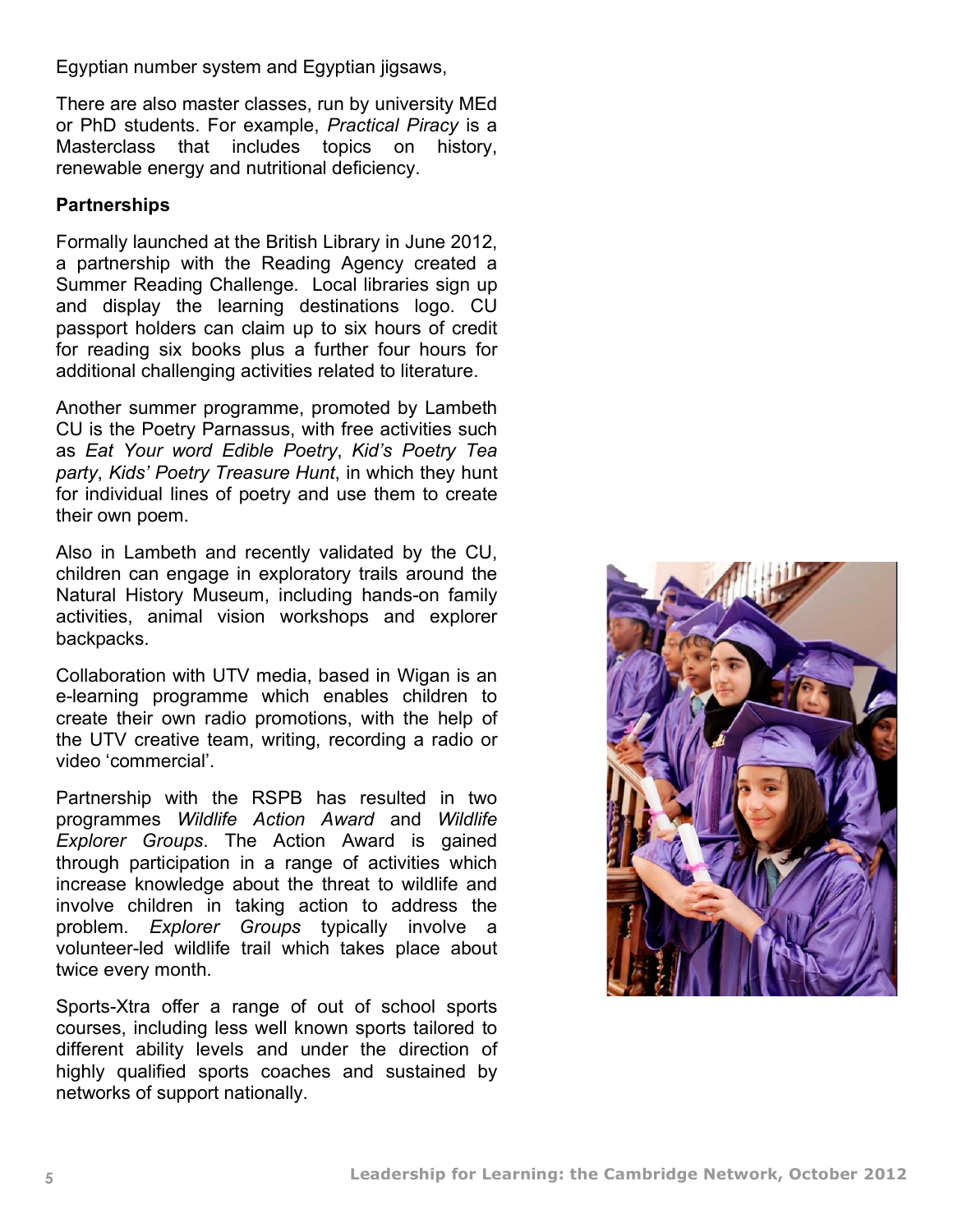

**Passports, now with rounded edges and embossed with gold are so valued that the loss rate of around 2 per cent compares with an adult rate of 20 per cent**



#### **Passports to learning**

The creation of passports which give entry to learning destinations and receive a stamp for every validated learning hour, has been a major success. By March 2012, 160,000 passports had been issued, planned to reach a quarter of a million by 2013. The prototype with squared corners was rejected by children who pointed out that real passports have rounded edges. Passports, now with rounded edges and embossed with gold are so valued that the loss rate of around 2 per cent compares with an adult rate of 20 per cent.

As demand grew and children began to accumulate more and more validated hours, the award system has had to expand continuously to accommodate eager learners. It now looks like this:

| Undergraduate level                                         | <b>Hours</b> |
|-------------------------------------------------------------|--------------|
| <b>Children's University Awards</b>                         | 30-100       |
| <b>Children's University Certificates</b>                   | 130-200      |
| <b>Children's University Diplomas</b>                       | 230-300      |
| <b>Children's University Degrees</b>                        | 330-400      |
| Post-graduate level                                         |              |
| <b>Children's University Postgraduate Awards</b>            | 430-500      |
| Children's<br>University<br>Postgraduate<br>Certificates    | 530-600      |
| Children's<br>University<br>Postgraduate<br>Diplomas        | 630-700      |
| <b>Children's University Postgraduate Masters</b><br>Degree | 730-800      |

#### **Graduations**

Graduations take place in universities, often in surroundings described by children as 'awesome' and by parents as 'breathtaking'. They are very often presided over by the Vice Chancellor himself/herself, handing out certificates to children begowned and wearing tasseled mortar boards.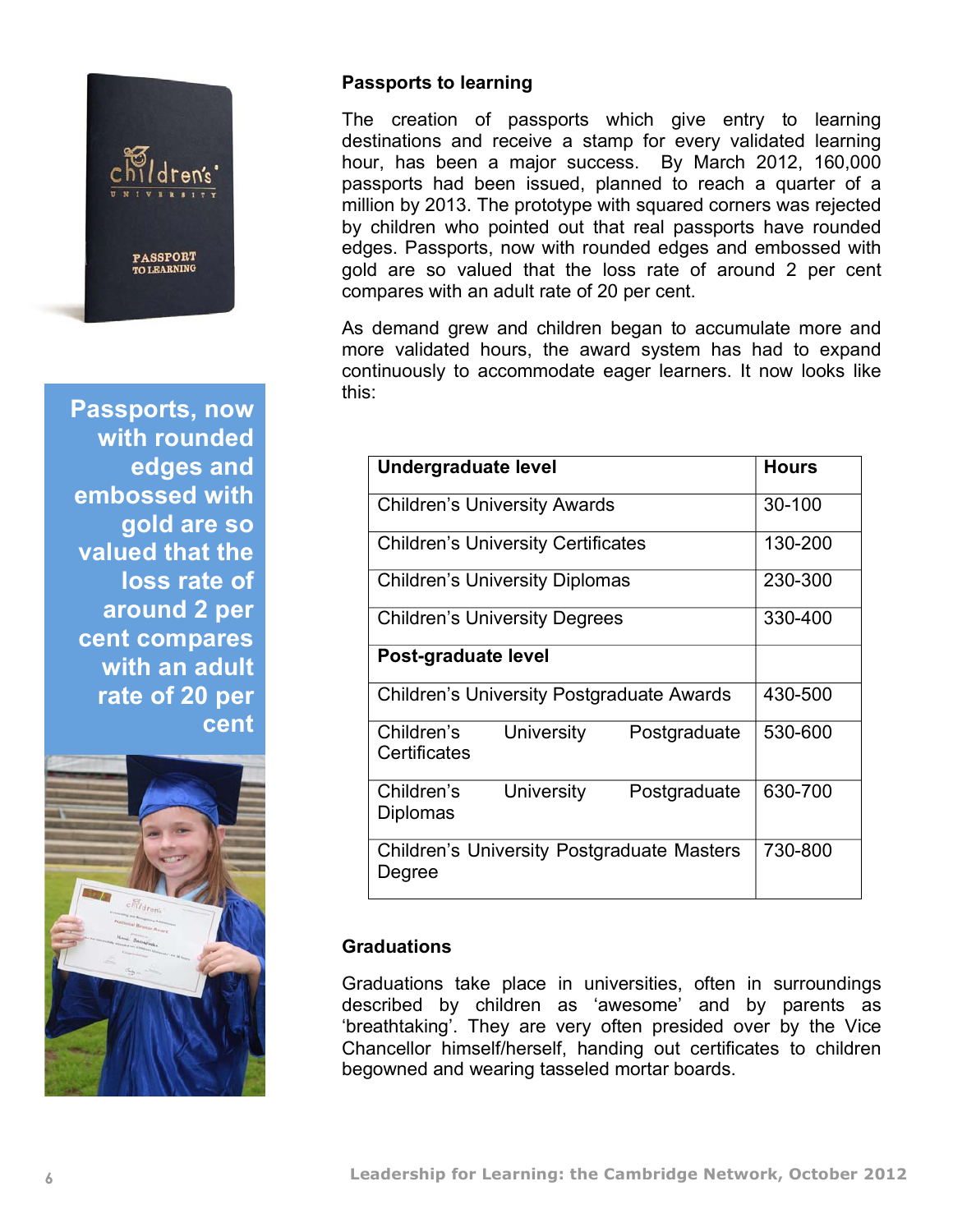West London Academy describes the events in these terms:

*The whole ceremony is photographed and filmed – prior permission being sought on Club registration forms and on the Graduation invitation letter. Photos are then made available to parents on the Academy website, while the DVD is sold on a cost basis to parents. Refreshments are offered and this is a chance for parents and children to talk to Academy staff, to representatives of Learning Destinations and to view the WLACU displays of events during the year. The latter part of the evening is a chance for everyone to relax after the formalities of the award presentation and to share in the fun that the WLACU provides for its members.* 

#### **Validation: Planning for learning**

Local CUs are validated as Emerging, Established, or Advanced according to criteria and benchmarks laid out in the document *Planning for Excellence.* A second quality assurance document *Planning for Learning* assures the quality of learning destinations. Currently 1,200 validators have been trained to use the document.

#### **Going international**

The first CU site beyond the UK was the Palazzo Strozzi in Florence. Its Director General, Dr. James Bradburne, is an ardent supporter of the Children's University and attends every annual conference of the CU. His message that 'nobody ever failed a museum' is illustrated with examples of how a museum can stimulate intellectual inquiry, problem solving and inspire new ways of thinking and seeing the world.

Garrisons for army children in Germany have proved highly successful in taking children beyond the closeted environment of the base to learning destinations such as Paderborn Pirates Rugby team, Paderborn Equestrian Centre, the Attic Theatre Company and the Kunsthalle in Bielefeld.

Children's University centres have now been established in the Netherlands, while Australia and Malaysia are currently in discussion with the Chief Executive, Ger Graus, and will send delegates to forthcoming conferences.

#### **Funding**

The DfE Donations continues to be a major funder while other donations have come from J.P. Morgan, Garfield Weston Foundation, The Sutton Trust, The Nationwide Building



**The first CU site beyond the UK was the Palazzo Strozzi in Florence**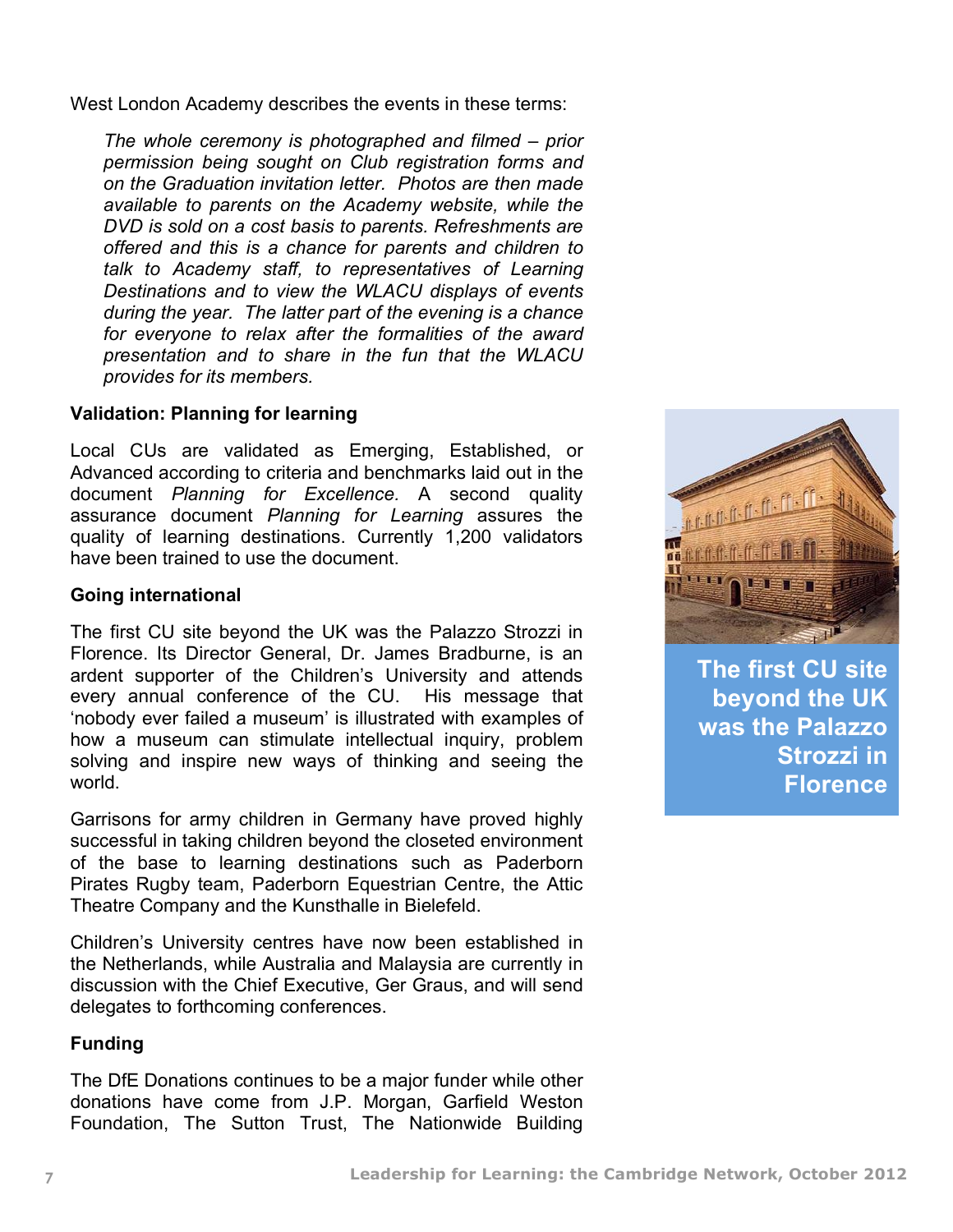**The greater and more sustained the opportunities for learning activities beyond the classroom the higher the achievement**



Society, The Fidelity Foundation, and National Office's own fund raising efforts.

#### **The Cambridge evaluation: the three As**

The evaluation, conducted by the Faculty of Education over the last four years, examines the three As - attendance, attitudes and achievement. A sub category of achievement is a fourth 'A' – attainment, performance on tests and exams. This is the remit of the Fischer Family Trust who compare CU attendees and non-attendees in a controlled study. The hypothesis was that children who take part in the CU will perform better on exams compared with a matched sample of their peers. Measures of attainment go well beyond these proxies to encompass all the new skills, enhanced knowledge and self esteem that accrue from taking part on the CU. These factors are to some extent measured by attitude surveys but often more powerfully through interviews, teacher and tutor testimonies and parental commentaries. The 2010 evaluation study reported ten key findings:

**1. Being in the CU significantly improves school attendance.**

A recurring theme in the evaluation of the CU is children's increased attendance because, as they told researchers, they don't want to miss CU activities, however engaged, or disengaged, they may be during timetabled lessons.

**2. Achievement is significantly better at Key Stages 1 to 3 for children who participate in the Children's University compared with non-attenders.**

In the second reading of the Education Bill Michael Gove pointed to the progressively widening gap between those on free school meals and those not. A gap in reading scores of 16 points at age 7 grew to 21 points by age 11 and 28 points by age 16. That gap narrows for the most disadvantaged children who participate in CU activities.

**3. The further children engage with Children's University, the better their attendance and achievement.** As the evidence, shows, the greater and more sustained the opportunities for learning activities beyond the classroom the higher the

achievement. Engagement with CU has been shown to set in train a virtuous circle of engagement-satisfaction-raised-motivation-higheraspiration-higher achievement.

**4. Children's University provides an environment for self-driven, confident and collegial learning.** While school is, for many children, a place in which success comes

easily, for others school is an experience of struggle and failure, with very few incentives and rewards for the return on investment. For such children the CU environment has proved to offer a lifeline, restoring self-esteem and satisfaction in learning.

**5. Children's University provides a safe haven and models positive relationships.**

A sense of safety and friendship offered by CU is valued particularly by vulnerable children - a safe place to talk with teachers about bullying and racism, typically concealed and suffered in silence. Relationships forged within CU among pupils, and between pupils and teachers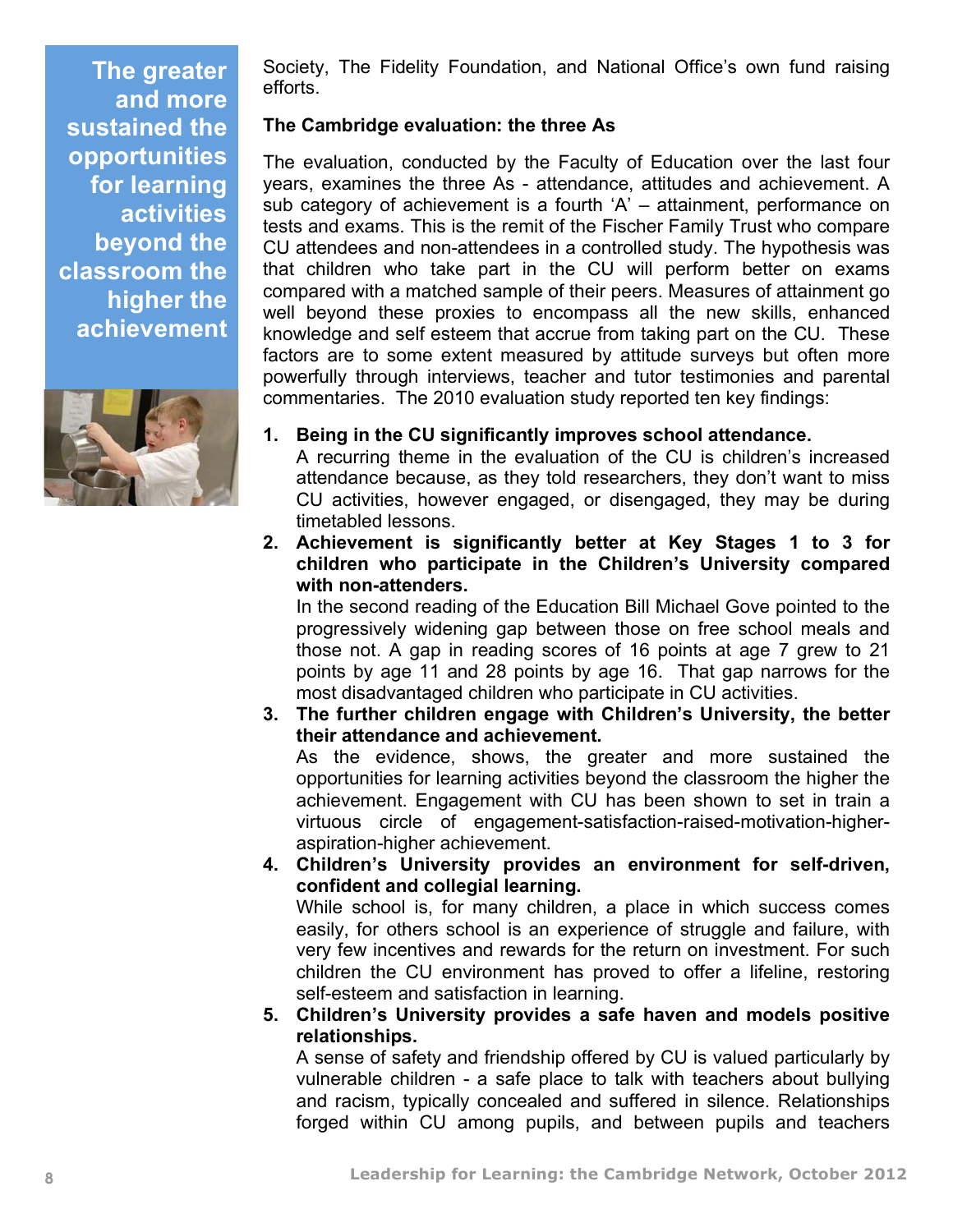carries over into in the main stream of school - a raised awareness and readiness to deal with incidences of bullying or intimidation.

- **6. Pupils and teachers testify to life changing experiences.** The evidence is clear - opportunities to complement and enrich classroom learning can be life changing. Disillusion can become ambition and failure turned to success. What is often overlooked is the potential of life changing experience for teachers. The escape from the classroom allows them to engage with children in a different environment, to listen free from pressures of time and impatient targets. They gain a new understanding of children's lives and learning in differing contexts, able to bring that heightened knowledge and awareness back into the classroom
- **7. 'Opportunity costs' are high for children in disadvantaged areas who do not attend Children's University.**

Young people who do not attend CU are often by default, to be found hanging around shops and street corners, vulnerable to trouble makers, to drugs and other inducements. They are also likely to fall foul of the law. Those who do attend prove to be much less prone to trouble and police 'harassment'.

- **8. Certificates, credits, Passports To Learning and graduations are valued incentives and rewards.** Access to learning destinations validated by CU as learning sites, have proved to be highly motivational, the stamp on children's Learning Passport providing a cumulative record of their achievements, leading to the excitement of graduations and impetus to engage further.
- **9. University settings help to inspire and raise aspirations for children, and their parents.** Through CU graduations, which a majority of parents attend,

through visits to Universities and through a keen interest taken by Vice-Chancellors, children and their parents are offered a vision of what might be, raising aspirations and making a university education less beyond their reach.

**10. Children's University has helped to make learning a reality beyond academic studies.**

The range of activities encompassed within the CU helps to cultivate many of the skills and dispositions that are at a premium with employers. Initiative, self direction, reliability, ability to work in a team, willingness to learn, emotional intelligence, while less likely to be the product of direct teaching, have been shown to be the product of engagement in CU activities.



**Children's University centres have now been established in the Netherlands, while Australia and Malaysia are currently in discussion with the Chief Executive**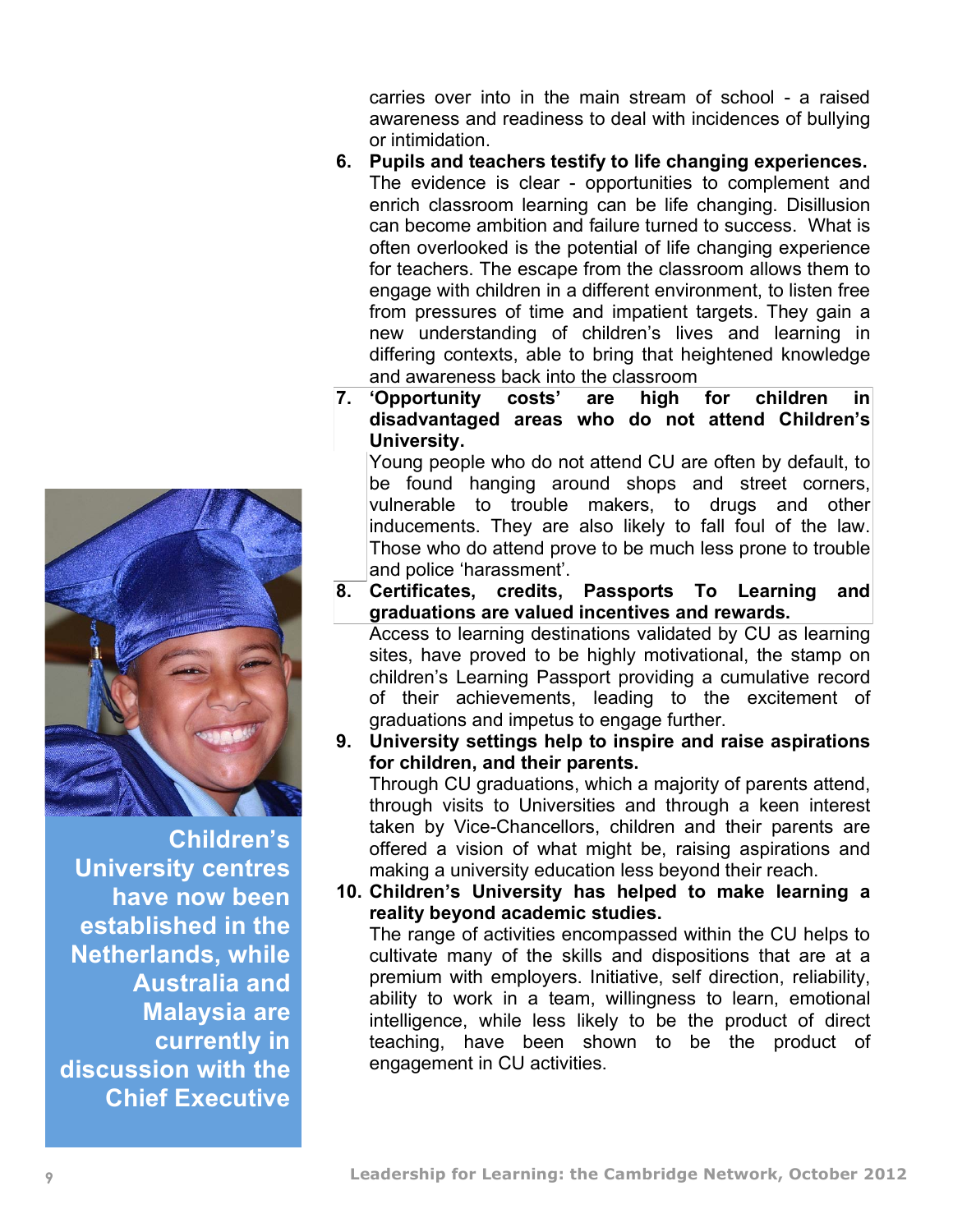**An attitude survey reveals the following top 10 of 20 items**

| <b>Statements</b>                                                                    | Agree/<br><b>Strongly</b><br>agree | <b>Very</b><br>important |
|--------------------------------------------------------------------------------------|------------------------------------|--------------------------|
| I get help when I'm stuck                                                            | 95.4                               | 93.9                     |
| I love learning new things                                                           | 92.5                               | 93.0                     |
| It is important to me to get credits so<br>can take part in graduation<br>ceremonies | 91.6                               | 87.3                     |
| I get to work with and get help from<br>my friends                                   | 91.2                               | 89.2                     |
| now feel much more confident<br>about my class work                                  | 90.2                               | 83.1                     |
| I'm not afraid to try things out even if<br>I fail                                   | 87.0                               | 89.1                     |
| I really learn a lot from CU activities                                              | 83.6                               | 72.1                     |
| I get time to work on something I'm<br>enjoying without interruption                 | 82.0                               | 82.4                     |
| Being in the CU has made me more<br>confident about myself                           | 80.1                               | 82.0                     |
| I like CU because I can be good at<br>things I'm not so good at in school            | 78.0                               | 73.3                     |

**Children's University provides a 'tool box' for school improvement**



In the words of a Warwickshire headteacher, Children's University provides a 'tool box' for school improvement. He testifies to significant improvements in academic achievement and behaviour. What the children see is the chance to make friendships, have fun and work towards goals; they gain a sense of achievement.

*Our data shows us a direct correlation between success out of the classroom and performance in school, particularly for boys. Of thirteen boys in Year 6, twelve completed at least one module for Children's University, some as many as six, during the latter part of KS2. The progress they made during their time in KS2 averaged 13.4 points across reading, writing and maths.*

In Doncaster College, bringing parents in to support their children's learning also 'creates permission for adults to get through the doors and back into learning'. Reflecting on her children's enjoyment and achievement a mother writes: